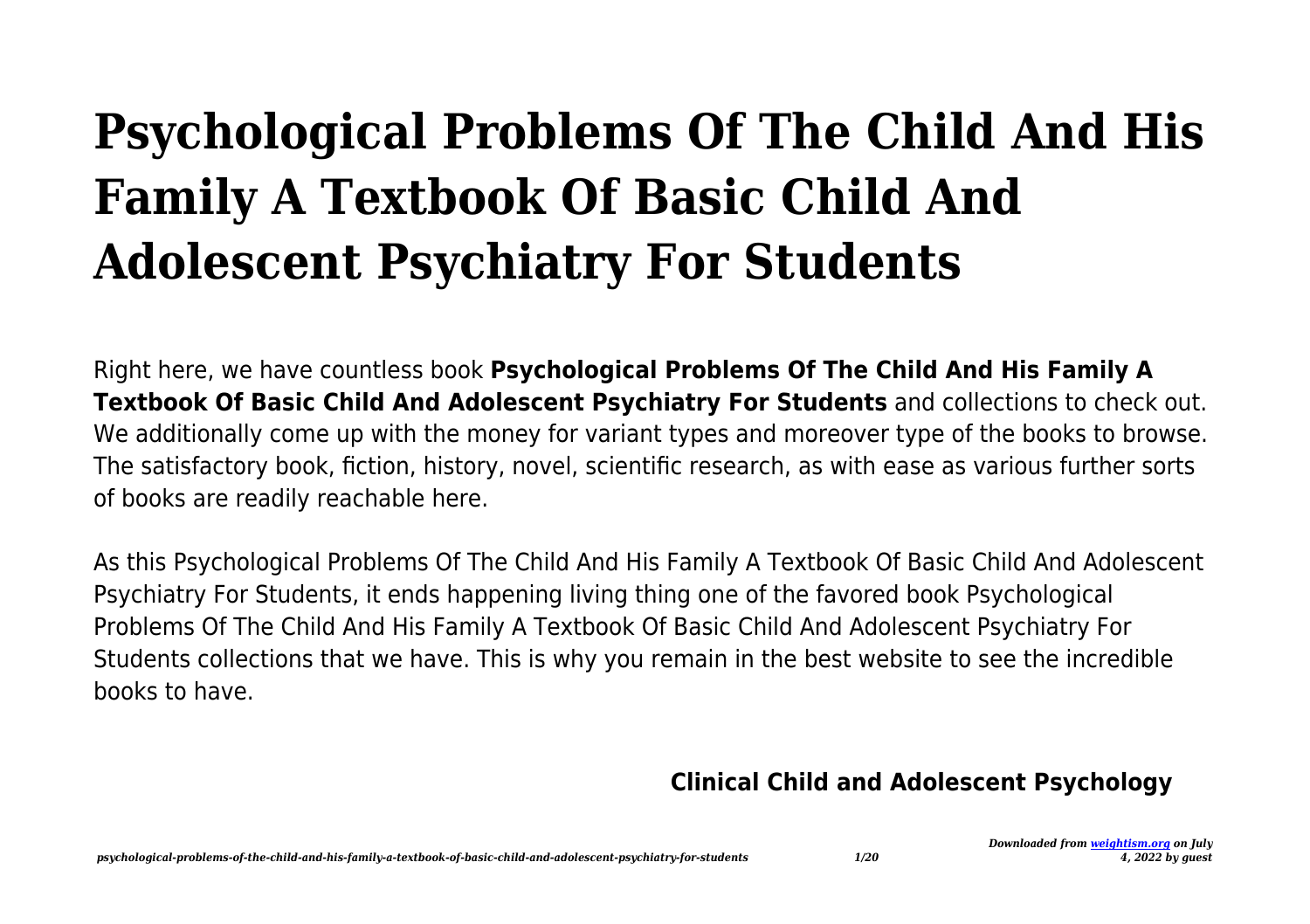Martin Herbert 2006 This revised and updated edition now incorporates a fuller account of the range of clinical problems of adolescence and expanded sections on major developmental and psychosocial disorders such as autism, ADHD and conduct disorder.

**A Secure Base** John Bowlby 2012-11-12 As Bowlby himself points out in his introduction to this seminal childcare book, to be a successful parent means a lot of very hard work. Giving time and attention to children means sacrificing other interests and activities, but for many people today these are unwelcome truths. Bowlby's work showed that the early interactions between infant and caregiver have a profound impact on an infant's social, emotional, and intellectual growth. Controversial yet powerfully influential to this day, this classic collection of Bowlby's lectures offers important guidelines for child rearing based on the crucial role of early relationships.

#### Model Programs in Child and Family Mental

Health Michael C. Roberts 2014-02-04 This volume is the product of a combined effort to find programs of service delivery that demonstrably treat the varieties of mental health problems of children and their families. The Section on Clinical Child Psychology (APA, Clinical Psychology Section I) and the Division of Child, Youth, and Family Services (APA, Division 37) established a task force whose mission was to identify, provide recognition for, and disseminate information on such programs. Their findings are presented here. The opening chapter and each section overview chapter provide orientations to the program descriptions and examine characteristics of exemplary interventions. The targeted problems include: child abuse and neglect, school adjustment problems, social problem-solving problems, autism and developmental disabilities, conduct disorders and severe emotional problems, children affected by disasters and trauma, children whose parents are divorced, children of teenage parents, family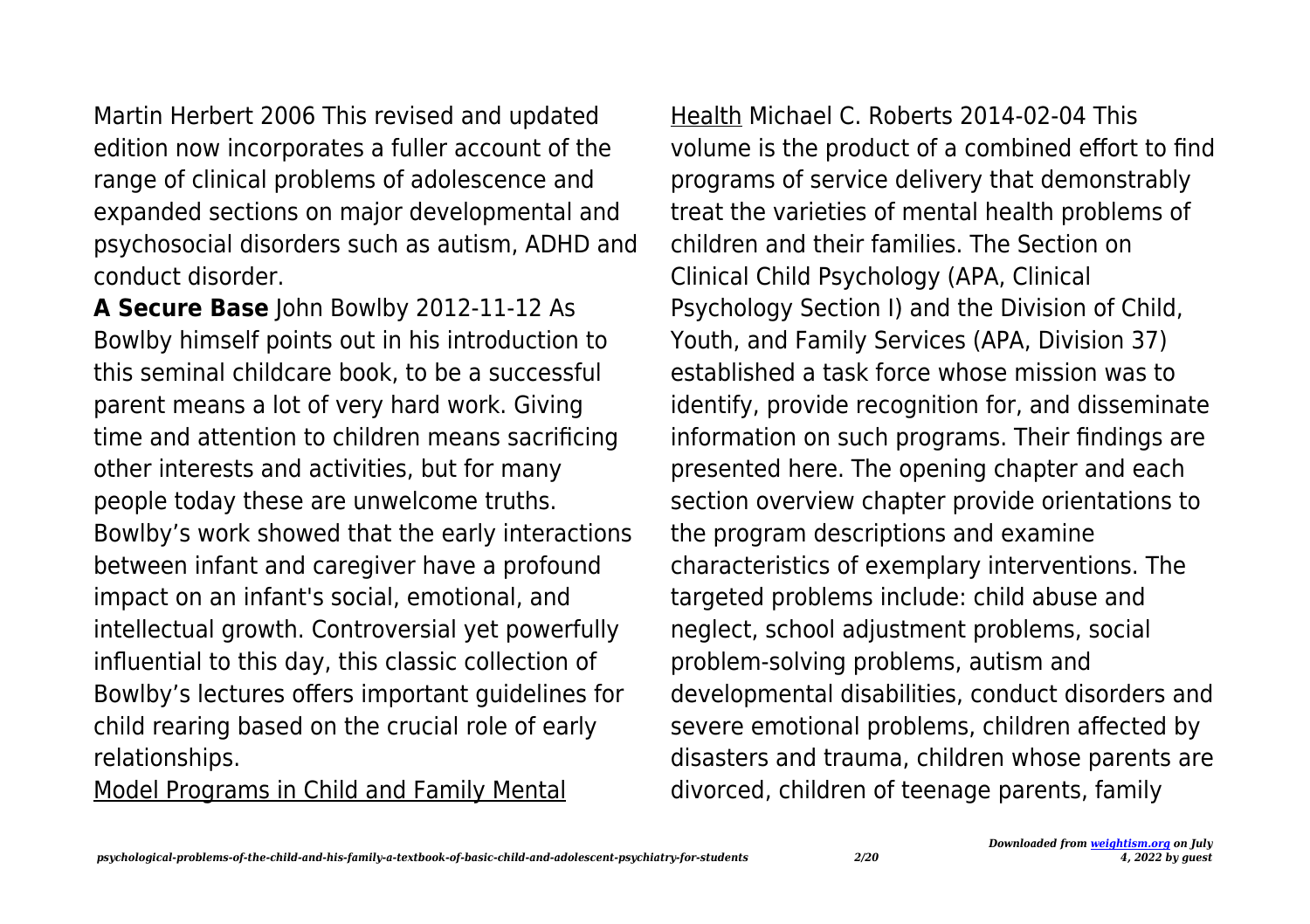dysfunction and parent-child relationships, oppositional defiant disorder, and attention deficit disorder. Settings for interventions in the model programs include: schools, mental health centers and family guidance clinics, hospitals and pediatric practices, group homes and sheltered workshops, community centers, family homes, summer camps, and coordinated systems of care. The 18 programs described demonstrate the rationale for their interventions, their targeted populations, the type of staff and personnel, various programmatic interventions, aspects of the problems, implementation of interventions, and how the programs have been evaluated. The needs for improved mental health services remain strong. The supporting organizations and the members of the Task Force intend for the product of this project to be helpful in providing models for meeting those needs. Child and Adolescent Psychopathology for School Psychology Terry Diamanduros, PhD 2022-02-23 This is the only text to address child and

adolescent psychopathology from the viewpoint of the school psychologist. Integrating, comparing, and distinguishing DSM-5 diagnoses from IDEA disability classifications, it provides a comprehensive overview of mental health conditions in this population. This book addresses the impact of these conditions at school and at home, along with a description of practical, evidence-based educational and mental health interventions that can be implemented in school environments. It addresses the role of the school psychologist and details a variety of educational supports and school-based mental health services as they apply to specific conditions. This resource provides comprehensive coverage of school psychologists' responsibilities, including assessment, educational and skill-based interventions and supports, consulting with key stakeholders, and advocacy. Case studies address classification issues and varied approaches psychologists can use to support students. Chapters provide a variety of features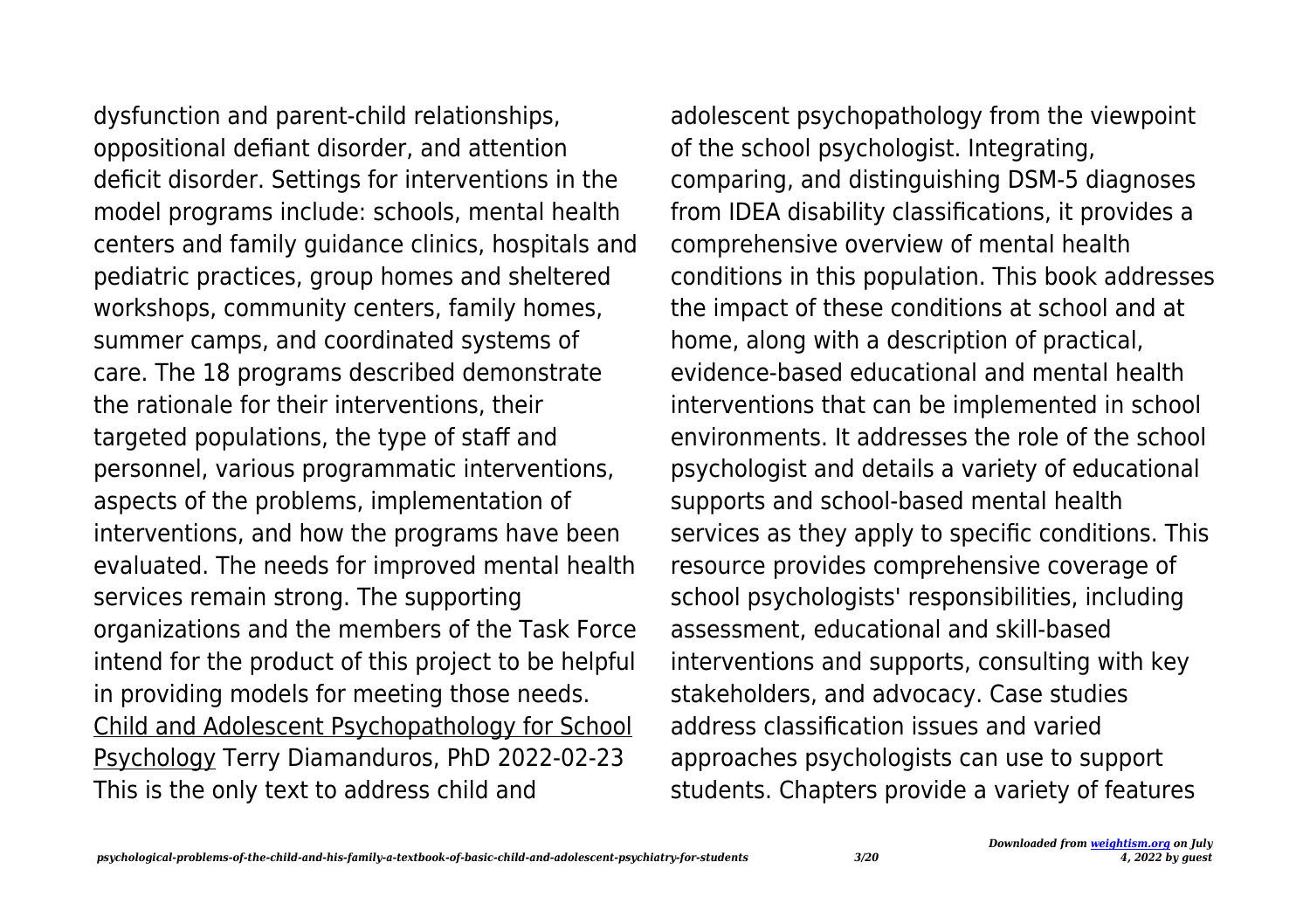to reinforce knowledge, including quick facts, discussion questions, and sources for additional resources. Instructor's ancillaries include instructor's manual, test questions, and mapping to NASP domains as well as PowerPoints and a test bank. Purchase includes digital access for use on most mobile devices or computers. Key Features: Provides a school psychological approach to addressing a full gamut of child/adolescent mental health problems at school and at home Integrates, compares, and distinguishes DSM-5 diagnoses, IDEA disability classifications and other legal protections (i.e., Section 504) for each disorder Covers the impact of various disorders on a child's ability to learn and function in the classroom Addresses practical, evidence-based educational supports and school-based mental health services suited to specific disorders Includes case studies addressing classification issues and delineating practical student supports Mental disorders : diagnostic and statistical

manual Committee on Nomenclature and Statistics American Psychiatric Association 1952 **Therapeutic Activities for Children and Teens Coping with Health Issues** Robyn Hart 2010-12-08 Building on children's natural inclinations to pretend and reenact, play therapy is widely used in the treatment of psychological problems in childhood. This book is the only one of its kind with more than 200 therapeutic activities specifically designed for working with children and teenagers within the healthcare system. It provides evidence-based, ageappropriate activities for interventions that promote coping. The activities target topics such as separation anxiety, self-esteem issues, body image, death, isolation, and pain. Mental health practitioners will appreciate its "cookbook" format, with quickly read and implemented activities.

Depression in Parents, Parenting, and Children Institute of Medicine 2009-10-28 Depression is a widespread condition affecting approximately 7.5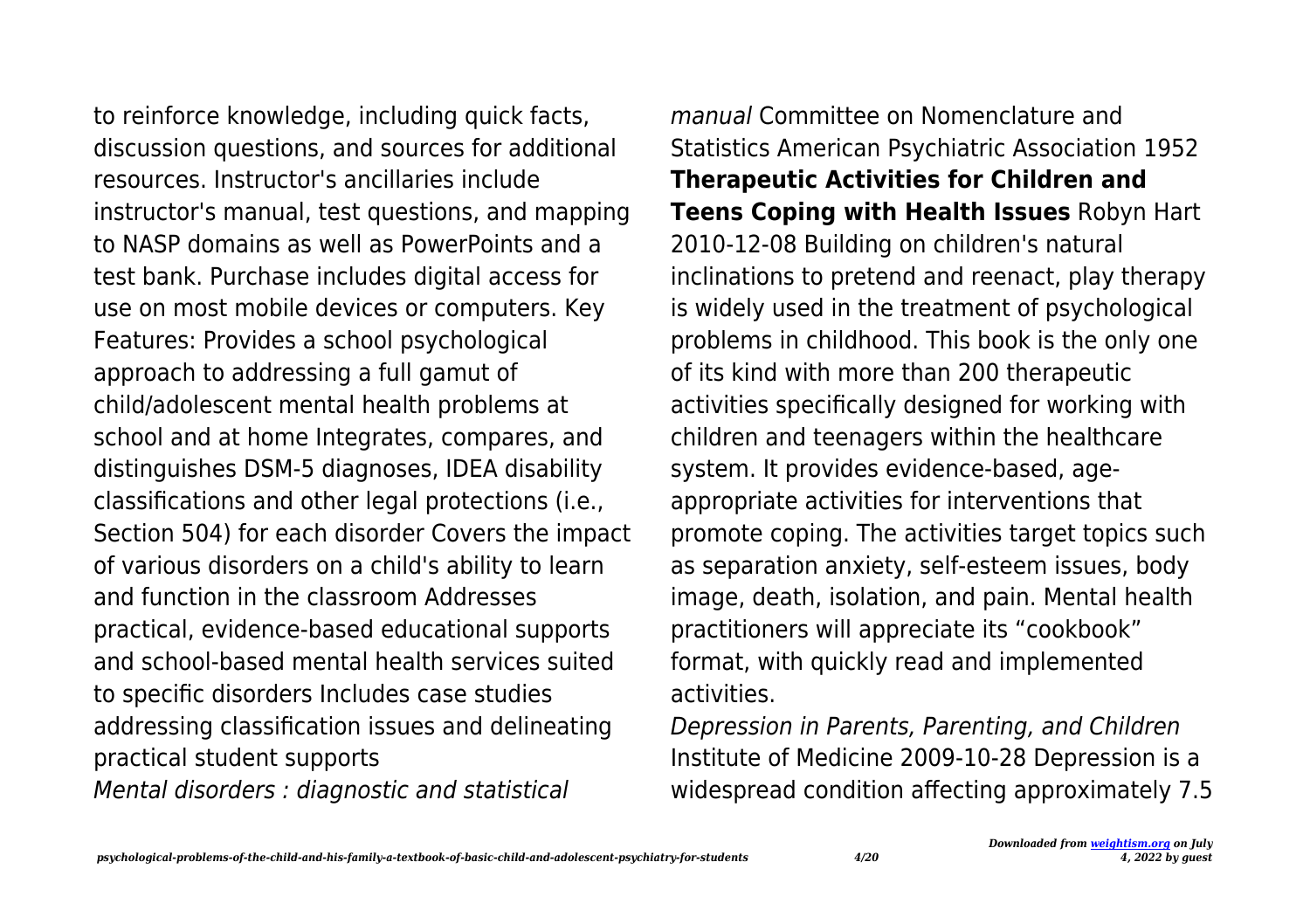million parents in the U.S. each year and may be putting at least 15 million children at risk for adverse health outcomes. Based on evidentiary studies, major depression in either parent can interfere with parenting quality and increase the risk of children developing mental, behavioral and social problems. Depression in Parents, Parenting, and Children highlights disparities in the prevalence, identification, treatment, and prevention of parental depression among different sociodemographic populations. It also outlines strategies for effective intervention and identifies the need for a more interdisciplinary approach that takes biological, psychological, behavioral, interpersonal, and social contexts into consideration. A major challenge to the effective management of parental depression is developing a treatment and prevention strategy that can be introduced within a two-generation framework, conducive for parents and their children. Thus far, both the federal and state response to the problem has been fragmented,

poorly funded, and lacking proper oversight. This study examines options for widespread implementation of best practices as well as strategies that can be effective in diverse service settings for diverse populations of children and their families. The delivery of adequate screening and successful detection and treatment of a depressive illness and prevention of its effects on parenting and the health of children is a formidable challenge to modern health care systems. This study offers seven solid recommendations designed to increase awareness about and remove barriers to care for both the depressed adult and prevention of effects in the child. The report will be of particular interest to federal health officers, mental and behavioral health providers in diverse parts of health care delivery systems, health policy staff, state legislators, and the general public.

**Machine Habitus** Massimo Airoldi 2021-12-13 We commonly think of society as made of and by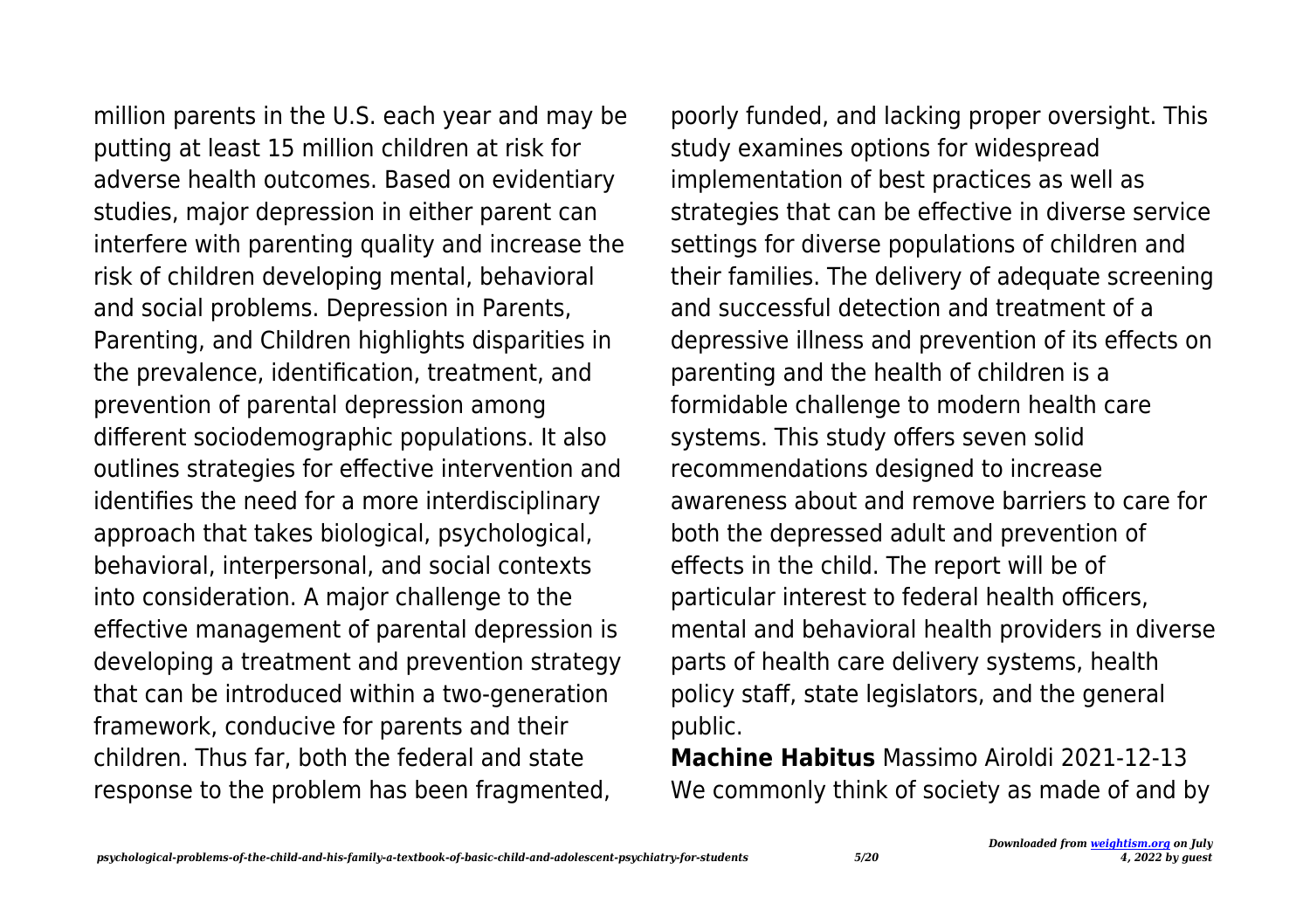humans, but with the proliferation of machine learning and AI technologies, this is clearly no longer the case. Billions of automated systems tacitly contribute to the social construction of reality by drawing algorithmic distinctions between the visible and the invisible, the relevant and the irrelevant, the likely and the unlikely – on and beyond platforms. Drawing on the work of Pierre Bourdieu, this book develops an original sociology of algorithms as social agents, actively participating in social life. Through a wide range of examples, Massimo Airoldi shows how society shapes algorithmic code, and how this culture in the code guides the practical behaviour of the code in the culture, shaping society in turn. The 'machine habitus' is the generative mechanism at work throughout myriads of feedback loops linking humans with artificial social agents, in the context of digital infrastructures and pre-digital social structures. Machine Habitus will be of great interest to students and scholars in sociology, media and

cultural studies, science and technology studies and information technology, and to anyone interested in the growing role of algorithms and AI in our social and cultural life. Guidelines on mental health promotive and preventive interventions for adolescents 2021-05-05

Psychology 2e Rose M. Spielman 2020-04-22 **Disruptive Behavior Disorders** Patrick H. Tolan 2013-07-09 Aggressive behavior among children and adolescents has confounded parents and perplexed professionals—especially those tasked with its treatment and prevention—for countless years. As baffling as these behaviors are, however, recent advances in neuroscience focusing on brain development have helped to make increasing sense of their complexity. Focusing on their most prevalent forms, Oppositional Defiant Disorder and Conduct Disorder, Disruptive Behavior Disorders advances the understanding of DBD on a number of significant fronts. Its neurodevelopmental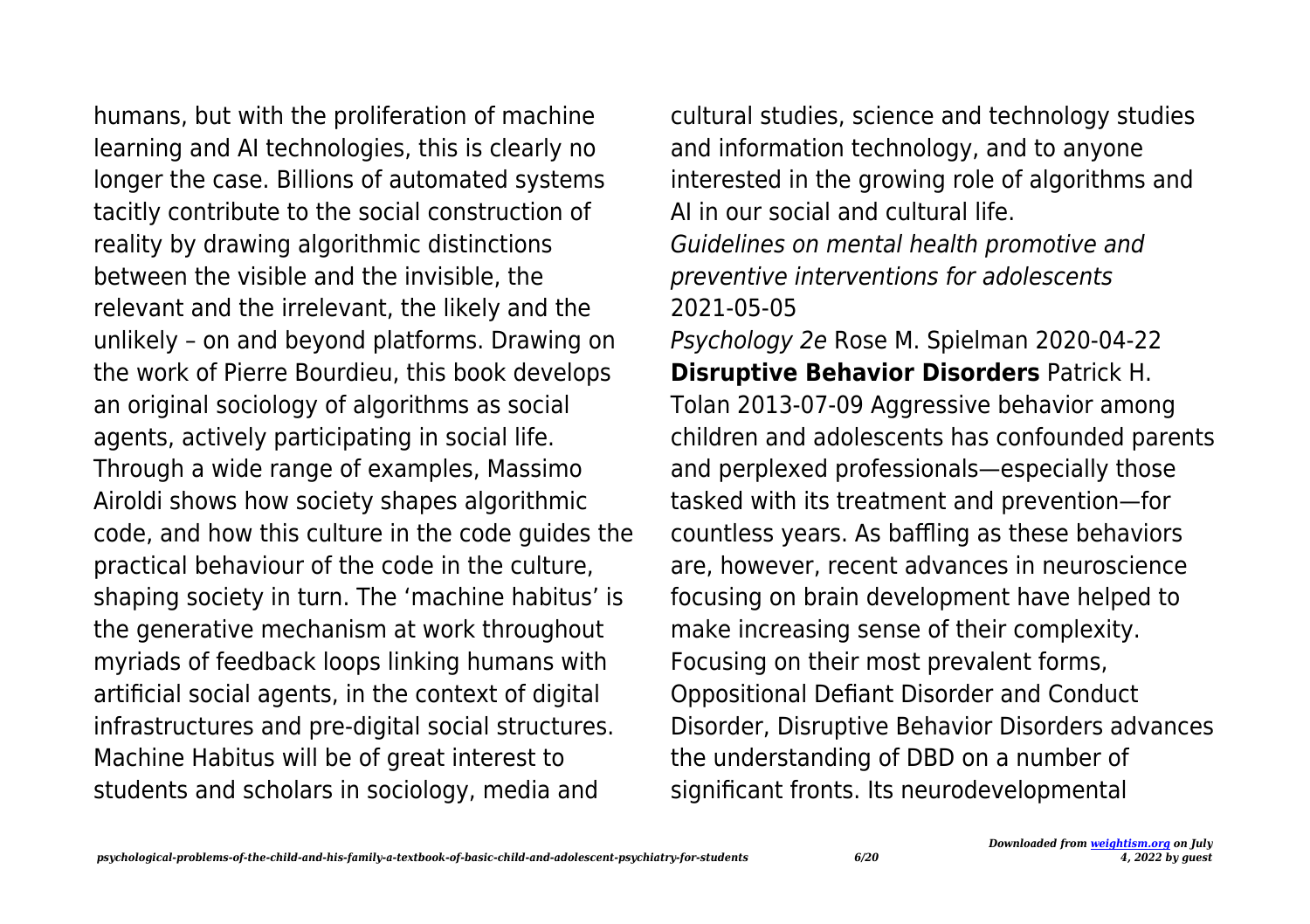emphasis within an ecological approach offers links between brain structure and function and critical environmental influences and the development of these specific disorders. The book's findings and theories help to differentiate DBD within the contexts of normal development, non-pathological misbehavior and non-DBD forms of pathology. Throughout these chapters are myriad implications for accurate identification, effective intervention and future crossdisciplinary study. Key issues covered include: Gene-environment interaction models. Neurobiological processes and brain functions. Callous-unemotional traits and developmental pathways. Relationships between gender and DBD. Multiple pathways of familial transmission. Disruptive Behavior Disorders is a groundbreaking resource for researchers, scientist-practitioners and graduate students in clinical child and school psychology, psychiatry, educational psychology, prevention science, child mental health care, developmental psychology

#### and social work.

**The Psychological Examination of the Child** Theodore H. Blau 1991-02-07 Unlike other books on child testing, this one establishes a conceptual framework for psychological evaluation of children. Instead of focusing on the assessment of particular conditions, it deals with what is important to find out about all children, normal and disturbed, and sets forth a standardized means of analysis, the Basic Psychological Examination. Covers practical aspects of the examination, including the interview group, the examination setting, preparing the child, formulating reports and recommendations, and conferring with parents. Comparable in scope and comprehensiveness to a physician's medical exam, the Basic Psychological Examination enables the practitioner to identify virtually anything out of order in a child's development. Practical and boldly original, the text commends itself to educators, researchers and clinicians alike.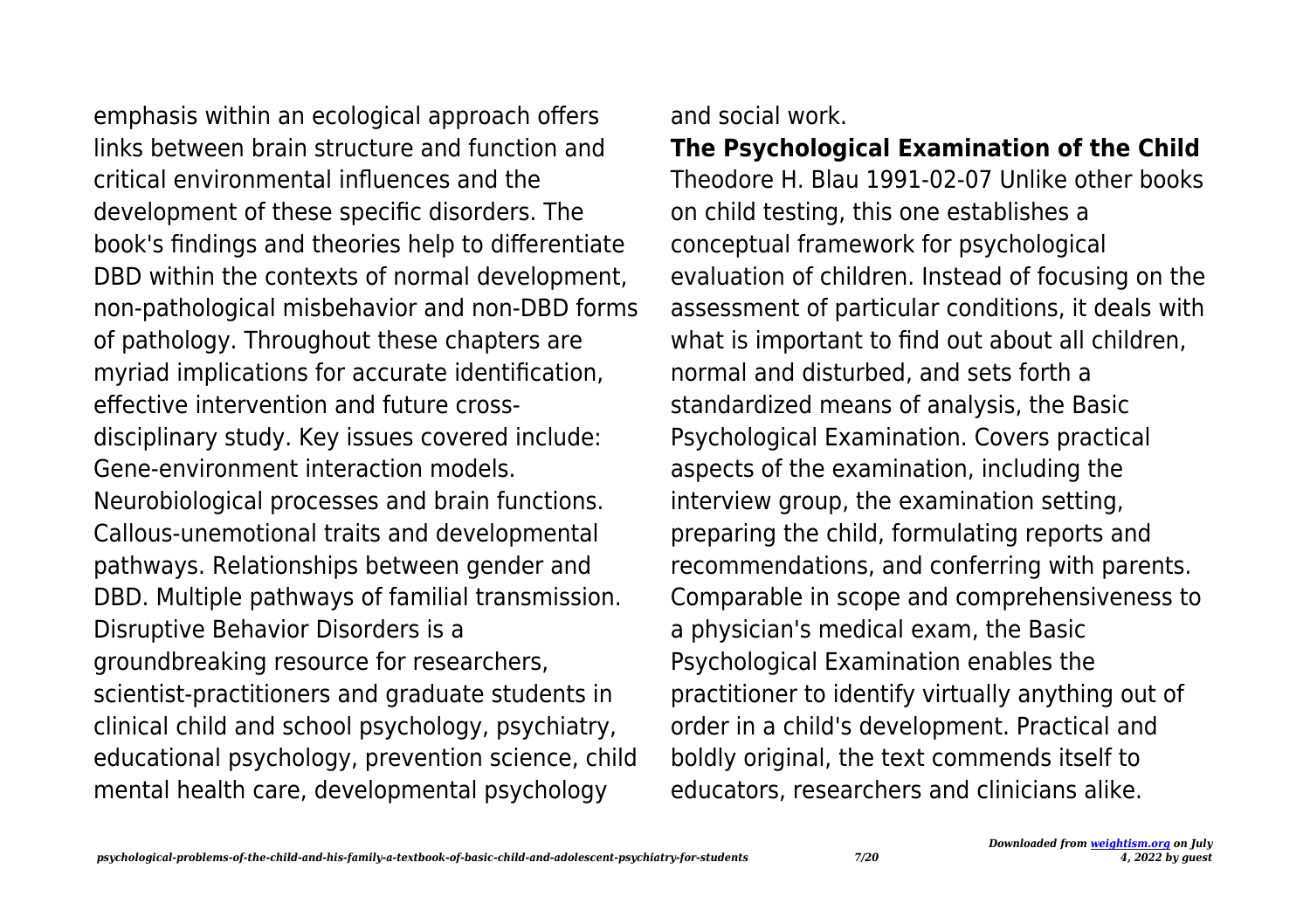Pediatric Nursing, Psychiatric and Surgical Issues Öner Özdemir 2015-02-04 The book is not a classic pediatric text book. It shows different approaches to some pediatric topics. Our aim in this book, as understood from its title, is to describe some specific issues related to nursing, psychiatric and surgical issues. The book Pediatric Nursing, Psychiatric and Surgical Issues has 8 chapters which are placed in 4 different sections, to enlighten patients and pediatricians on current developments on specific pediatric issues.

**Preventing Bullying Through Science, Policy, and Practice** National Academies of Sciences, Engineering, and Medicine 2016-09-14 Bullying has long been tolerated as a rite of passage among children and adolescents. There is an implication that individuals who are bullied must have "asked for" this type of treatment, or deserved it. Sometimes, even the child who is bullied begins to internalize this idea. For many years, there has been a general acceptance and

collective shrug when it comes to a child or adolescent with greater social capital or power pushing around a child perceived as subordinate. But bullying is not developmentally appropriate; it should not be considered a normal part of the typical social grouping that occurs throughout a child's life. Although bullying behavior endures through generations, the milieu is changing. Historically, bulling has occurred at school, the physical setting in which most of childhood is centered and the primary source for peer group formation. In recent years, however, the physical setting is not the only place bullying is occurring. Technology allows for an entirely new type of digital electronic aggression, cyberbullying, which takes place through chat rooms, instant messaging, social media, and other forms of digital electronic communication. Composition of peer groups, shifting demographics, changing societal norms, and modern technology are contextual factors that must be considered to understand and effectively react to bullying in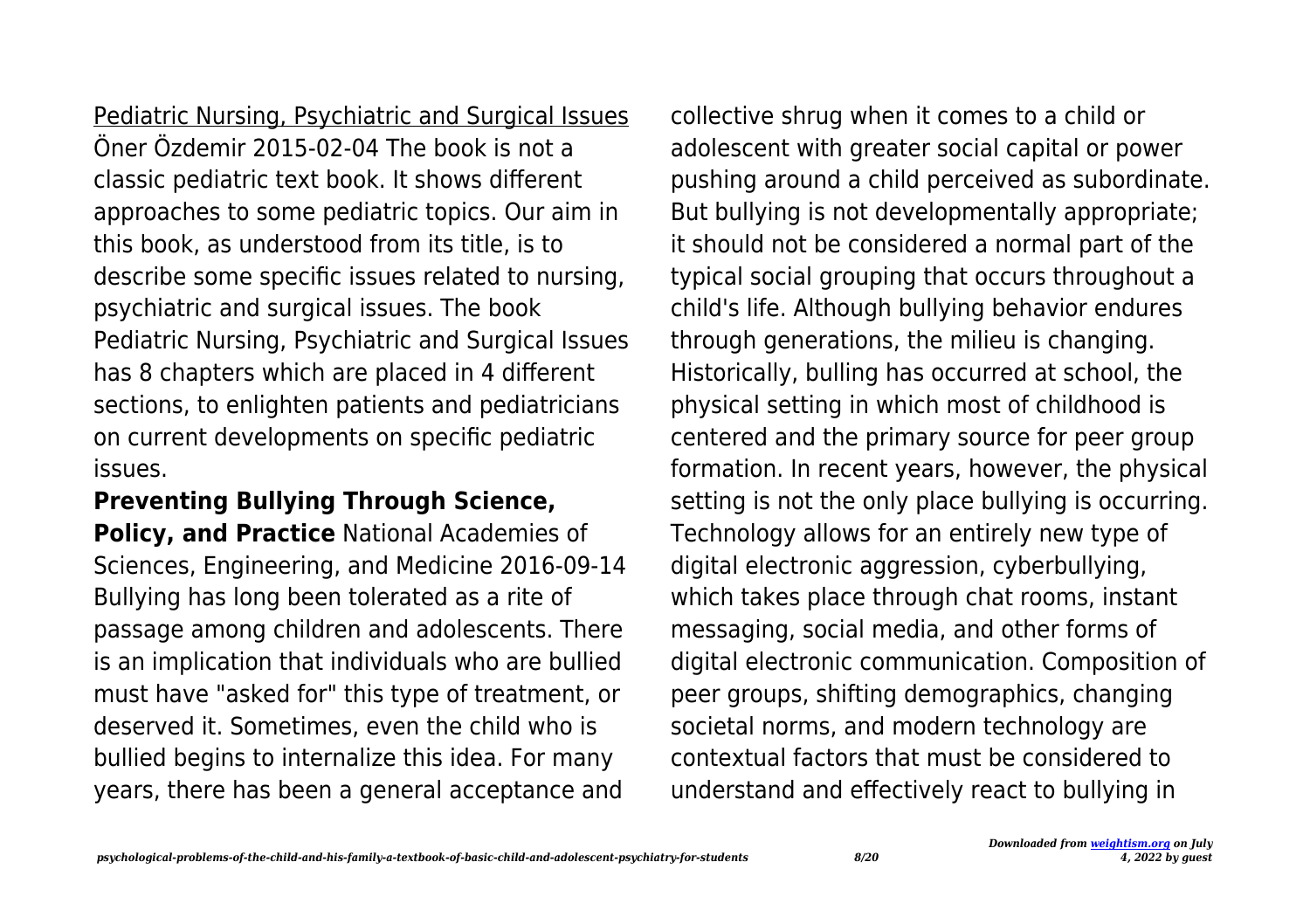the United States. Youth are embedded in multiple contexts and each of these contexts interacts with individual characteristics of youth in ways that either exacerbate or attenuate the association between these individual characteristics and bullying perpetration or victimization. Recognizing that bullying behavior is a major public health problem that demands the concerted and coordinated time and attention of parents, educators and school administrators, health care providers, policy makers, families, and others concerned with the care of children, this report evaluates the state of the science on biological and psychosocial consequences of peer victimization and the risk and protective factors that either increase or decrease peer victimization behavior and consequences.

**Psychological Disorders of Children** Alan O. Ross 1974

# **A Practical Guide to Mental Health Problems in Children with Autistic Spectrum**

**Disorder** Khalid Karim 2013 Explores the relationship between austistic spectrum disorder and mental health difficulties, offering guidance on recognizing and handling the co-morbid conditions, including obsessive compulsive disorder, anxiety, eating disorders, and depression.

Counselling Children with Psychological Problems Malavika Kapur 2011 The state of the world's children. 1998 1994 Psychological Maltreatment of Children Nelson J. Binggeli 2001-07-19 Psychological Maltreatment of Children is a brief introduction to the emotional abuse of children and youth metnal health professionals, child welfare specialists, and other professionals involved with research, education, practice, and policy de Copyright © Libri GmbH. All rights reserved. Psychological Problems of the Child and His Family Paul D. Steinhauer 1978 Child Anxiety Disorders Deborah C. Beidel 2011-03-01 Childhood anxiety disorders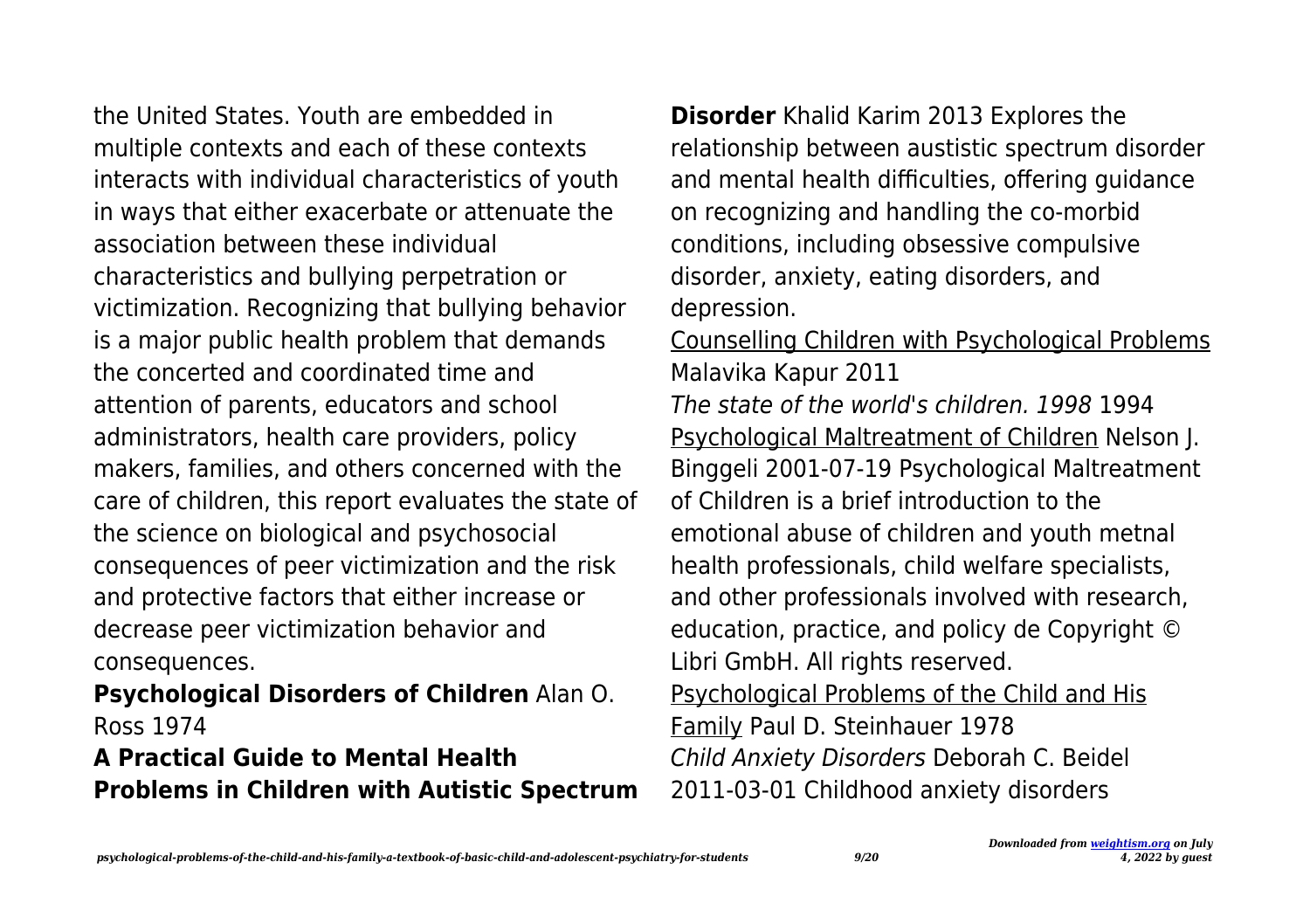represent one of the most common psychological disorders found among the general population. They can be serious, distressful, and functionally impairing, so much so that there has been an explosion of interest in their treatment, primarily from pharmacological and cognitive-behavioral perspectives. Addressing these perspectives is the Second Edition of Child Anxiety Disorders. Beidel and Alfano pay close attention to new pharmacological and psychological interventions as well as multi-center trials that compare single and combined treatment modalities. Additionally, they include new case studies, sections on stability of childhood fears and the longitudinal course of anxiety disorders, and a new chapter on sleep and anxiety disorders. Written on the cusp of newly published information and studies, Child Anxiety Disorders is relevant, informative, and indispensible.

Encyclopedia of Mental Health 2015-09-15 Encyclopedia of Mental Health, Second Edition, tackles the subject of mental health, arguably

one of the biggest issues facing modern society. The book presents a comprehensive overview of the many genetic, neurological, social, and psychological factors that affect mental health, also describing the impact of mental health on the individual and society, and illustrating the factors that aid positive mental health. The book contains 245 peer-reviewed articles written by more than 250 expert authors and provides essential material on assessment, theories of personality, specific disorders, therapies, forensic issues, ethics, and cross-cultural and sociological aspects. Both professionals and libraries will find this timely work indispensable. Provides fully upto-date descriptions of the neurological, social, genetic, and psychological factors that affect the individual and society Contains more than 240 articles written by domain experts in the field Written in an accessible style using terms that an educated layperson can understand Of interest to public as well as research libraries with coverage of many important topics, including marital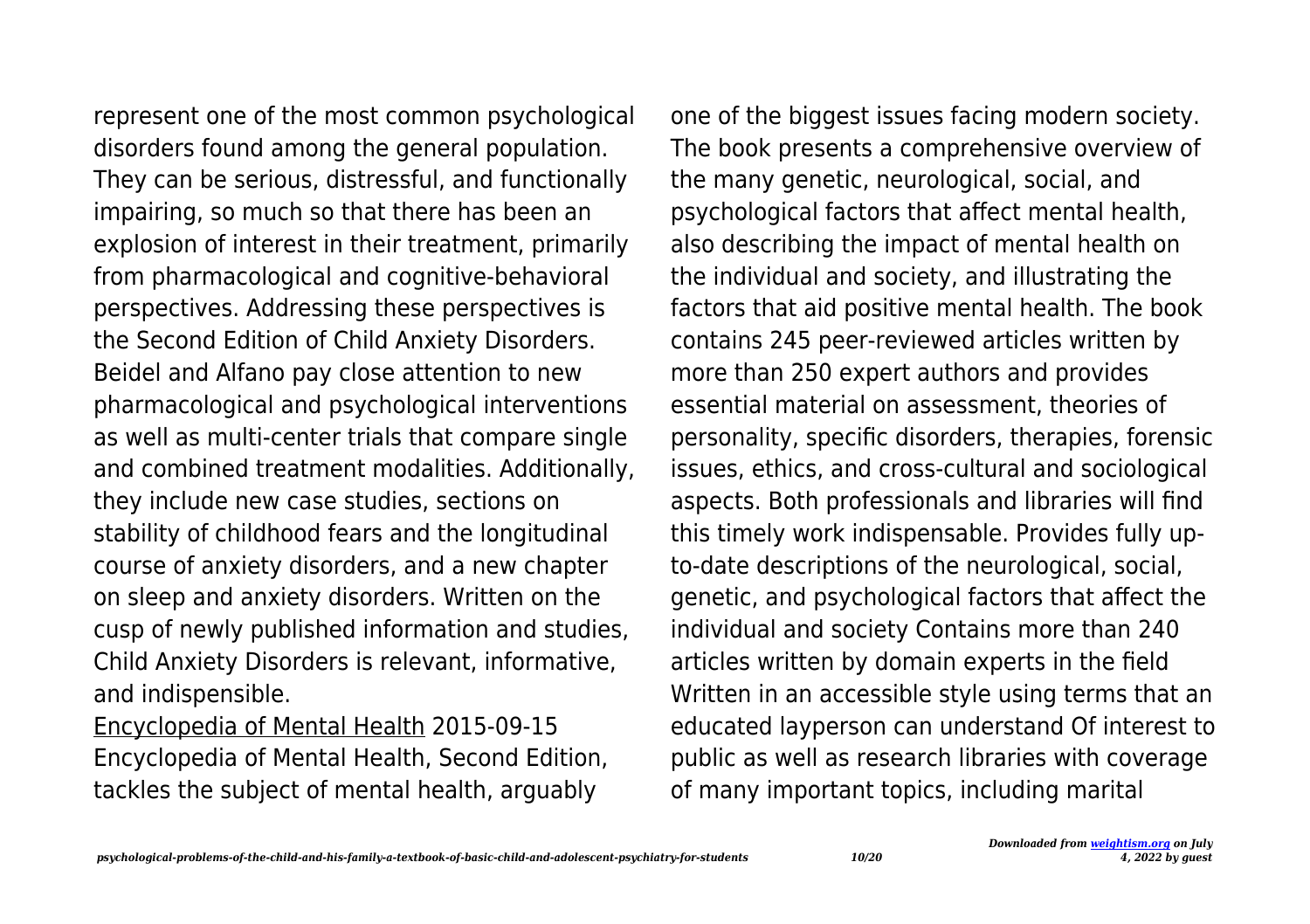health, divorce, couples therapy, fathers, child custody, day care and day care providers, extended families, and family therapy Diagnostic and Statistical Manual of Mental Disorders American Psychiatric Association 2022 The Diagnostic and Statistical Manual of Mental Disorders, Fifth Edition, Text Revision (DSM-5- TR), is the most comprehensive, current, and critical resource for clinical practice available to todays mental health clinicians and researchers. DSM-5-TR includes the fully revised text and references, updated diagnostic criteria and ICD-10-CM codes since DSM-5 was published in 2013. It features a new disorder, Prolonged Grief Disorder, as well as codes for suicidal behavior available to all clinicians of any discipline without the requirement of any other diagnosis. With contributions from over 200 subject matter experts, this updated volume boasts the most current text updates based on the scientific literature. Now in four-color and with the ability to authenticate each printed copy, DSM-5-TR

provides a cohesive, updated presentation of criteria, diagnostic codes, and text. This latest volume offers a common language for clinicians involved in the diagnosis and study of mental disorders and facilitates an objective assessment of symptom presentations across a variety of clinical settings--inpatient, outpatient, partial hospital, consultation-liaison, clinical, private practice, and primary care. Stay current with these important updates in DSM-5-TR: Fully revised text for each disorder with updated sections on associated features, prevalence, development and course, risk and prognostic factors, culture, diagnostic markers, suicide, differential diagnosis, and more. Addition of Prolonged Grief Disorder (PGD) to Section II--a new disorder for diagnosis Over 70 modified criteria sets with helpful clarifications since publication of DSM-5 Fully updated Introduction and Use of the Manual to guide usage and provide context for important terminology Considerations of the impact of racism and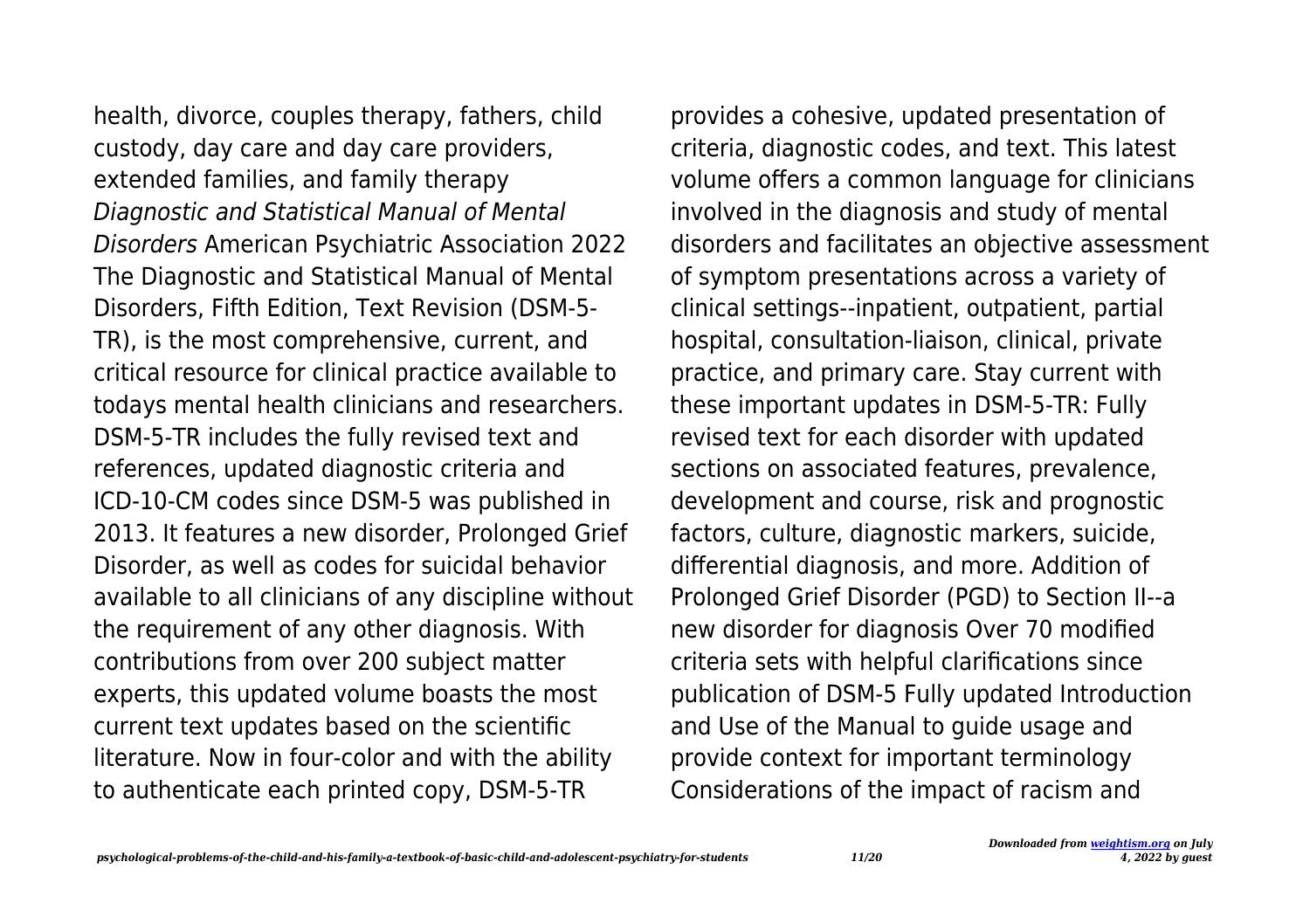discrimination on mental disorders integrated into the text New codes to flag and monitor suicidal behavior, available to all clinicians of any discipline and without the requirement of any other diagnosis Fully updated ICD-10-CM codes implemented since 2013, including over 50 coding updates new to DSM-5-TR for substance intoxication and withdrawal and other disorders Updated and redesigned Diagnostic Classification This manual is a valuable resource for other physicians and health professionals, including psychologists, counselors, nurses, and occupational and rehabilitation therapists, as well as social workers and forensic and legal specialists. The new DSM-5-TR is the most definitive resource for the diagnosis and classification of mental disorders. Children's Mental Health Being Different & Combating the Stigma Tawanna D. Jackson 2018-02-12 This book is a brief overview on how youth are affected by mental illness, how to support them & what we as care providers can do to make the recovery process manageable. This read will give direction that will educate, advocate & support the youth during their recovery journey. This book entails feedback coming from myself, a person who lives in long term recovery, who is also a professional in the behavioral health field. Here you will find connections to how our past affects our today actions. This book gives several examples of dos & don'ts when it comes to support. Remember there are MANY ways to recovery. Hopefully this will be a go to for parents & professionals alike. Encyclopedia of Psychological Problems Clyde Maurice Narramore 1984 **An Exploration of Parent Problem Recognition and Help-seeking Behaviors for Child Mental Health Difficulties** Monica M. Kruse 2021 Approximately 40% of youth experience psychological problems; however, less than half receive necessary services. Several help-seeking models suggest that for children to receive psychological care parents must: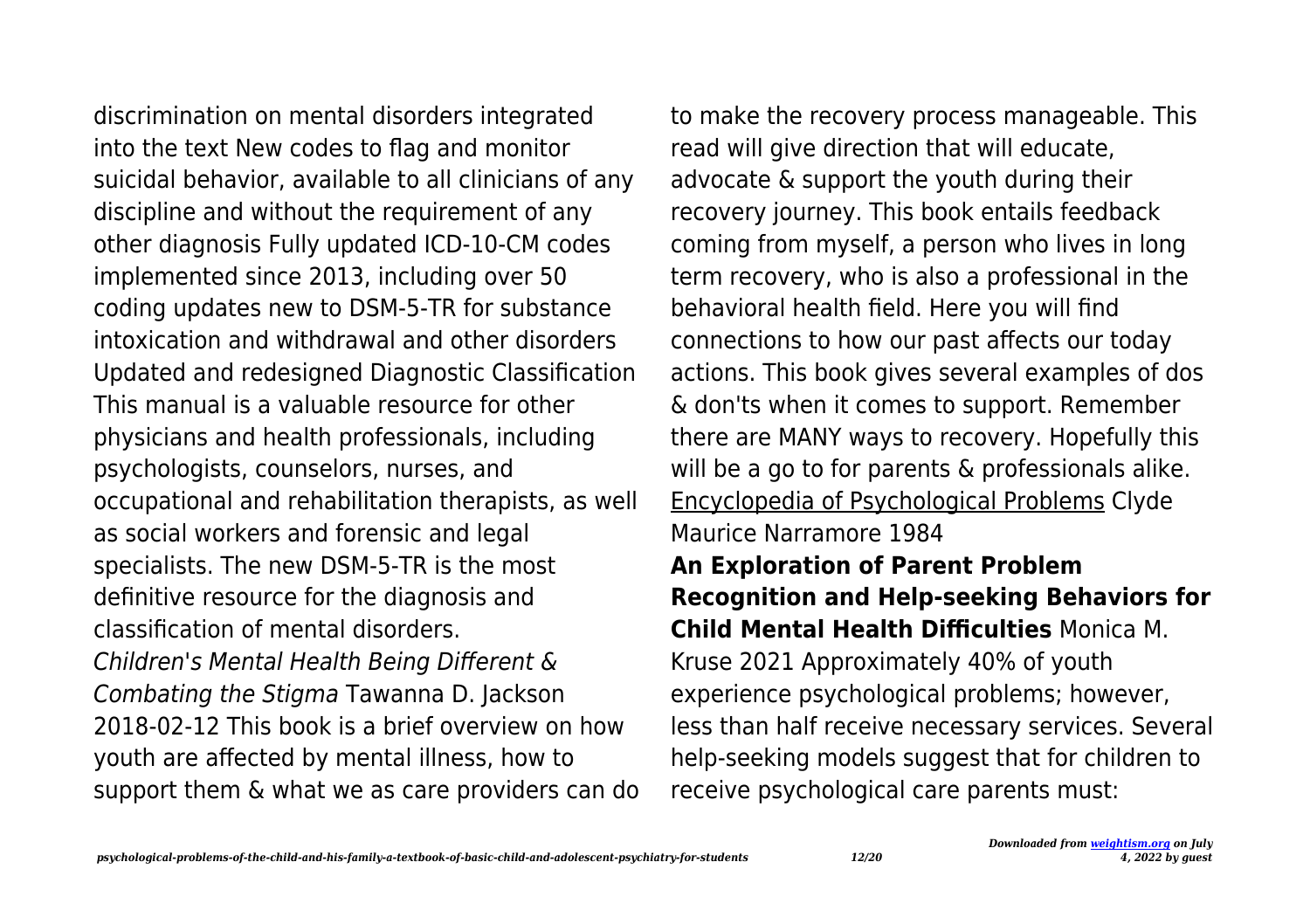recognize a problem, decide to seek help, and select a service. The parent problem recognition stage has been largely overlooked in the literature and few studies have examined all stages of the process together. The current study aimed to fill gaps in the literature regarding parent problem recognition and explore the helpseeking process for child externalizing problems, anxiety, depression, and sleep difficulties. Data was collected an Amazon's Mechanical Turk. Participants were 219 parents of children ages 7 to 12 who provided information about helpseeking and child mental health symptoms. Rates of accurate parent problem recognition ranged from 37.6% (sleep) to 66.0% (externalizing concerns). Rates of help-seeking in the current study were low ranging from 42.6% (sleep) to 72.7% (depression) even when parents identified a problem for their child. The severity of the child's problem and parent past experience with mental health predicted problem identification and help-seeking across most

presenting concerns. Specialty mental health services were underutilized across problem areas with over 70% of parents indicating that they had or would seek help from their pediatrician and less than half indicating that they had or would seek help from a therapist or psychologist. Results support previous findings that child psychological problems are under-recognized and under-treated. Future research and clinical work is needed to close the gap between the need for services and service use.

**The Child in His Family** Elwyn James Anthony 1970

#### **The Psychological Problems of Children**

Gabriel G. Feldmar 2016-08-29 This book is recommended for readers interested in the psychological difficulties children may encounter. Included are areas related to personality development, effective parenting practices, the causes, diagnosis, treatment, and prevention of childhood mental disorders, and important topics concerning child abuse. The educational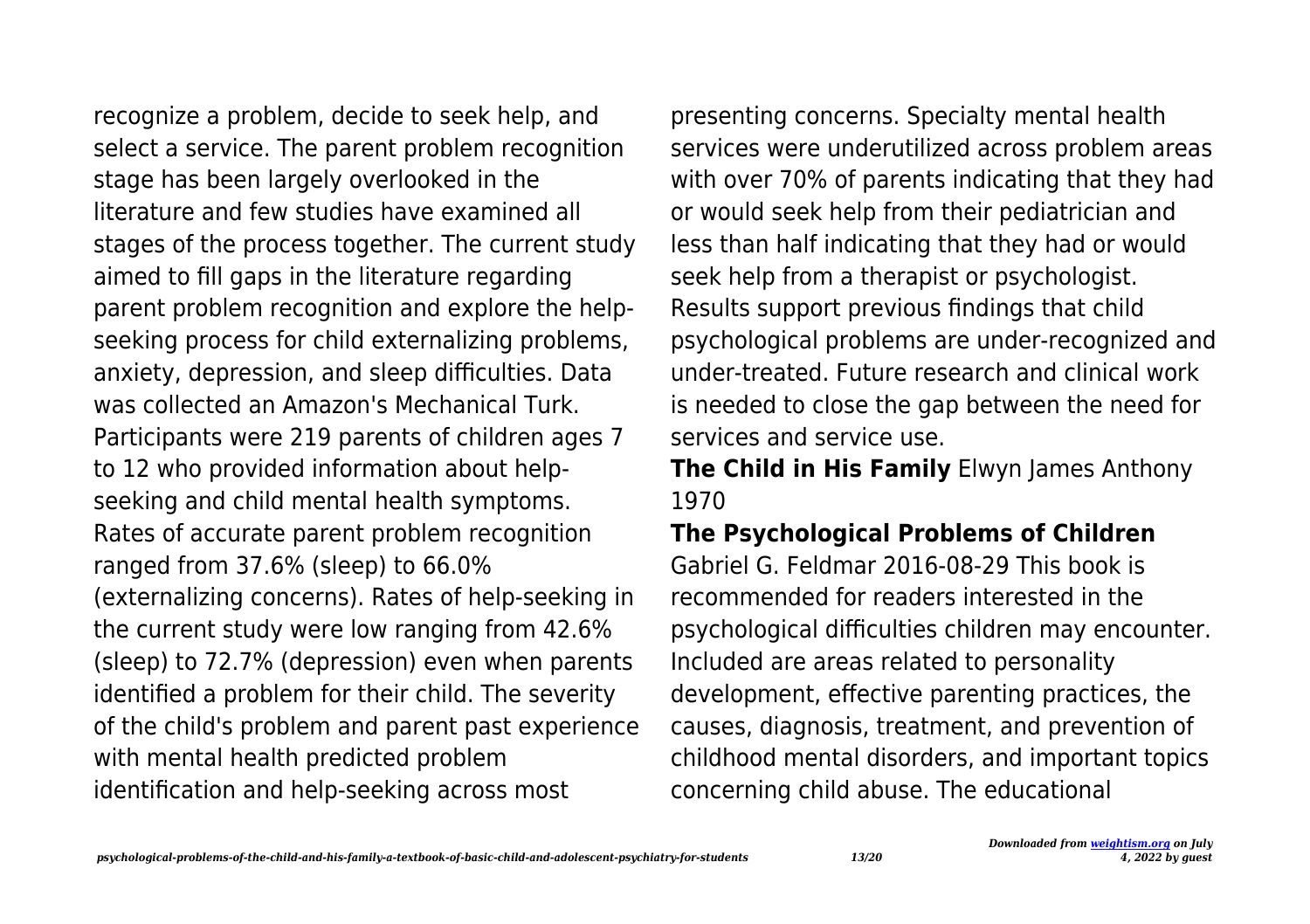illustrations are intended to facilitate children's recognition and understanding of emotional problems.

# **Psychological Methods Of Child Assessment**

Jacquelin Goldman 2020-07-24 This book provides some common background in child development and assists the provider of child assessment services to determine appropriate procedures to answer questions and investigate specific problems. It is intended for graduate students in child clinical psychology and school psychology.

Child Psychology Ram Nath Sharma 2006 All Modern Psychologists Hold That Every Individual Should Have, At Least, Little Acquaintance With Child Psychology As It Helps In Solving Children'S Problem All The Better. Child Psychology Is In Fact A Composite And Comprehensive Study Of Children.The Present Book Child Psychology Has Added A New Dimension To The Vast Knowledge Of The Subject. It Introduces Various Stages Of Child Development Right From The Conception

To The Adolescence. Its Scope Encompasses Child'S Conative, Affective And Cognitive Aspects As Well As Behaviour. It Analyses The Impacts Of Environment And Heredity On Child'S Development. In Addition, It Highlights The Scientific Underpinning Of Child Psychology And Forms A Contextual Approach. The Other Major Areas Covered By The Book Are Response Mechanism, Motor Development, Sexual Development, Moral And Aesthetic Development, Learning And Sense Training, Thinking And Reasoning, Personality, Delinquency, Psychological Testing And Many More.The Present Book Can Be Rightly Held As An Ideal Textbook On The Subject, Covering Syllabi Of Majority Of The Indian Universities. The Standard Books Of The West Are No Doubt Referred To, But The Examples For Elucidation And Elaboration Have Been Given Here In The Context Of Indian Conditions. While The Presentation Of The Subject Matter Is Analytic, The Language Of The Book Is Free Of Jargons And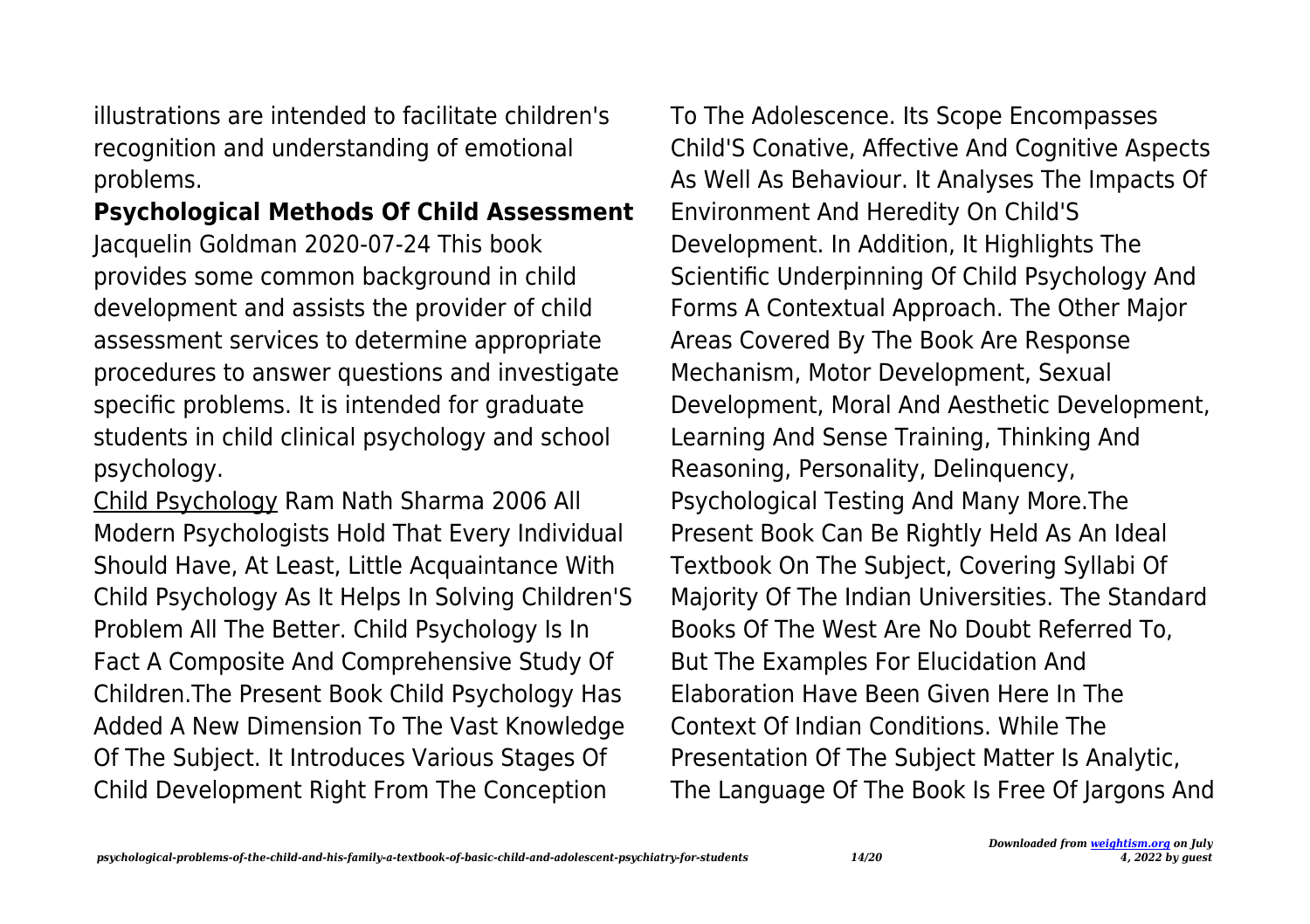Easily Accessible To The Average Readers Also. Child Psychology Will Undoubtedly Prove Useful To The Students As Well As Teachers Of The Subject. For The General Readers, It Is An Ideal Means Of Acquainting With Child'S General Problems And Their Effective Solutions.

**Mental Health Effects of COVID-19** Ahmed A. Moustafa 2021-06-23 The physical effects of COVID-19 are felt globally. However, one issue that has not been sufficiently addressed is the impact of COVID-19 on mental health. During the COVID-19 pandemic, citizens worldwide are enduring widespread lockdowns; children are out of school; and millions have lost their jobs, which has caused anxiety, depression, insomnia, and distress. Mental Health Effects of COVID-19 provides a comprehensive analysis of mental health problems resulting from COVID-19, including depression, suicidal thoughts and attempts, trauma, and PTSD. The book includes chapters detailing the impact of COVID-19 on the family's well-being and society dynamics. The

book concludes with an explanation on how meditation and online treatment methods can be used to combat the effects on mental health. Discusses family dynamics, domestic violence, and aggression due to COVID-19 Details the psychological impact of COVID-19 on children and adolescents Includes key information on depression, anxiety, and suicide as a result of COVID-19

**Parenting Through the Storm** Ann Douglas 2016-09-27 Raising a child or teenager with a psychological condition is a "perfect storm" of stress, sadness, and uncertainty. How can you find the best treatments and help your child overcome emotional, behavioral, and academic challenges--while keeping yourself and your family strong? As a parent, you may feel isolated and alone, but the reality is that a lot of families are in the same boat. Ann Douglas knows firsthand just how daunting it can be. In this compassionate and empowering guide, she combines the vital lessons she has learned with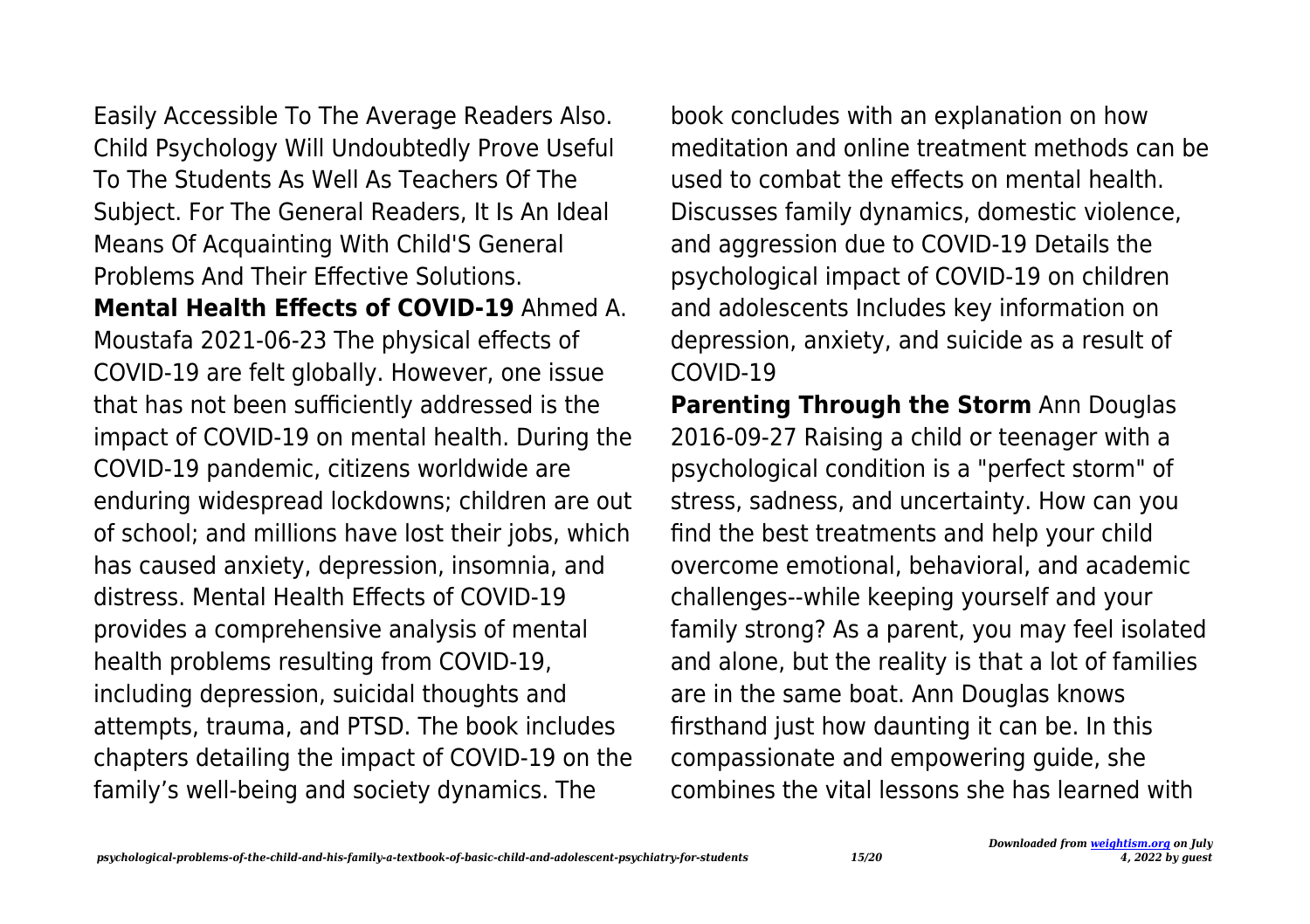vivid stories from other parents and advice from leading psychologists. Several record-keeping forms can be downloaded and printed for repeated use. The book cuts through the oftenconfusing clinical jargon and speaks from the heart about what matters most: the well-being of your child.

# **Child and Adolescent Psychological**

**Disorders** Sandra D. Netherton 1999 Chpt. 27: Noncompliance (p.567-581).

## **The Child** 1972

**Child and Adolescent Psychiatry Jeremy Turk** 2007-02-15 This is one of the standard international textbooks on child and adolescent mental health. Its strengths lie in its up-to-date, evidence-based approach to practical clinical issues and its comprehensive multidisciplinary perspective. A well-established and popular comprehensive textbook, it combines the shared knowledge, experience and expertise of three major, internationally recognised, academic and clinical practitioners in this field. It covers all

aspects of developmental psychology, behavioural and emotional disorders, types of therapy and prevention, with a special emphasis on developmental considerations and on ways in which physical health and psychological problems interact. The up-to-date content gives scholarly overviews of all relevant areas including genetics, neurodevelopment, developmental psychology, attachment theory, social aspects, service provision and child and adolescent mental health. The new edition also includes comprehensive sections on developmental disabilities, as well as adolescence and psychological aspects of physical disorder in young people. Updated throughout, the 'Child and Adolescent Psychiatry' provides necessary and useful information for all professionals dealing with emotionally, behaviourally and developmentally disordered children and their families. It will be essential for all trainees in child and adolescent mental health, as well as paediatricians, psychiatrists, psychologists,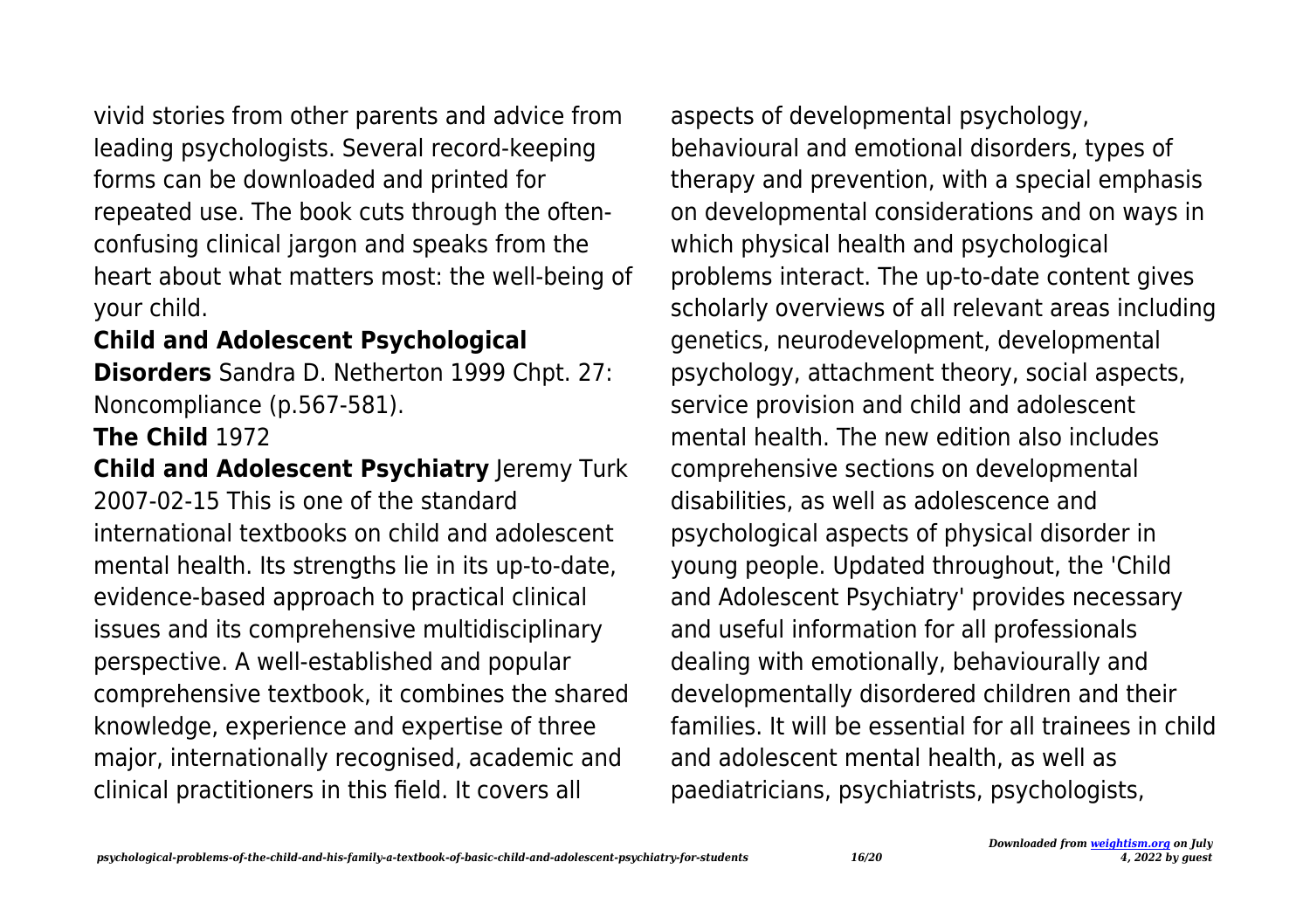nurses, speech and language therapists, social workers, clinical service managers and commissioners.

### **Introduction to Abnormal Child and Adolescent Psychology** Robert Weis

2017-02-01 Robert Weis' third edition of Introduction to Abnormal Child and Adolescent Psychology adopts a developmental psychopathology approach to understanding child disorders. Using case studies, this perspective examines the emergence of disorders over time, pays special attention to risk and protective factors that influence developmental processes and trajectories, and examines child psychopathology in the context of normal development. Designed to be flexible via its focused modular organization, the text reflects the latest changes to the DSM (DSM 5, 2013) and is updated with new research and developments in the field. Parenting Matters National Academies of Sciences, Engineering, and Medicine 2016-11-21

Decades of research have demonstrated that the parent-child dyad and the environment of the familyâ€"which includes all primary caregiversâ€"are at the foundation of children's well- being and healthy development. From birth, children are learning and rely on parents and the other caregivers in their lives to protect and care for them. The impact of parents may never be greater than during the earliest years of life, when a child's brain is rapidly developing and when nearly all of her or his experiences are created and shaped by parents and the family environment. Parents help children build and refine their knowledge and skills, charting a trajectory for their health and well-being during childhood and beyond. The experience of parenting also impacts parents themselves. For instance, parenting can enrich and give focus to parents' lives; generate stress or calm; and create any number of emotions, including feelings of happiness, sadness, fulfillment, and anger. Parenting of young children today takes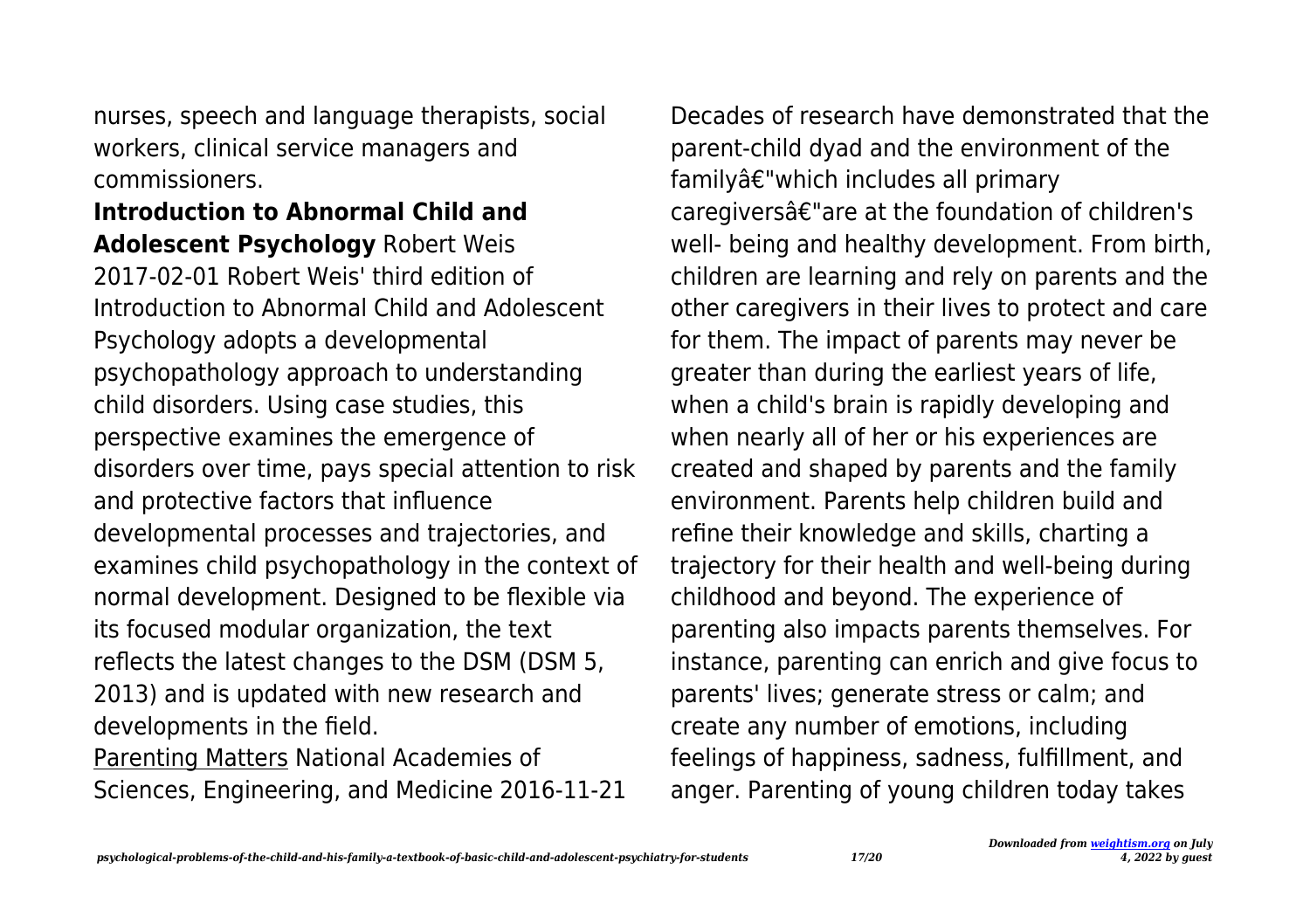place in the context of significant ongoing developments. These include: a rapidly growing body of science on early childhood, increases in funding for programs and services for families, changing demographics of the U.S. population, and greater diversity of family structure. Additionally, parenting is increasingly being shaped by technology and increased access to information about parenting. Parenting Matters identifies parenting knowledge, attitudes, and practices associated with positive developmental outcomes in children ages 0-8;

universal/preventive and targeted strategies used in a variety of settings that have been effective with parents of young children and that support the identified knowledge, attitudes, and practices; and barriers to and facilitators for parents' use of practices that lead to healthy child outcomes as well as their participation in effective programs and services. This report makes recommendations directed at an array of stakeholders, for promoting the wide-scale

adoption of effective programs and services for parents and on areas that warrant further research to inform policy and practice. It is meant to serve as a roadmap for the future of parenting policy, research, and practice in the United States.

Understanding Mental Disorders American Psychiatric Association 2015-04-24 Understanding Mental Disorders: Your Guide to DSM-5® is a consumer guide for anyone who has been touched by mental illness. Most of us know someone who suffers from a mental illness. This book helps those who may be struggling with mental health problems, as well as those who want to help others achieve mental health and well-being. Based on the latest, fifth edition of the Diagnostic and Statistical Manual of Mental Disorders—known as DSM-5®—Understanding Mental Disorders provides valuable insight on what to expect from an illness and its treatment—and will help readers recognize symptoms, know when to seek help, and get the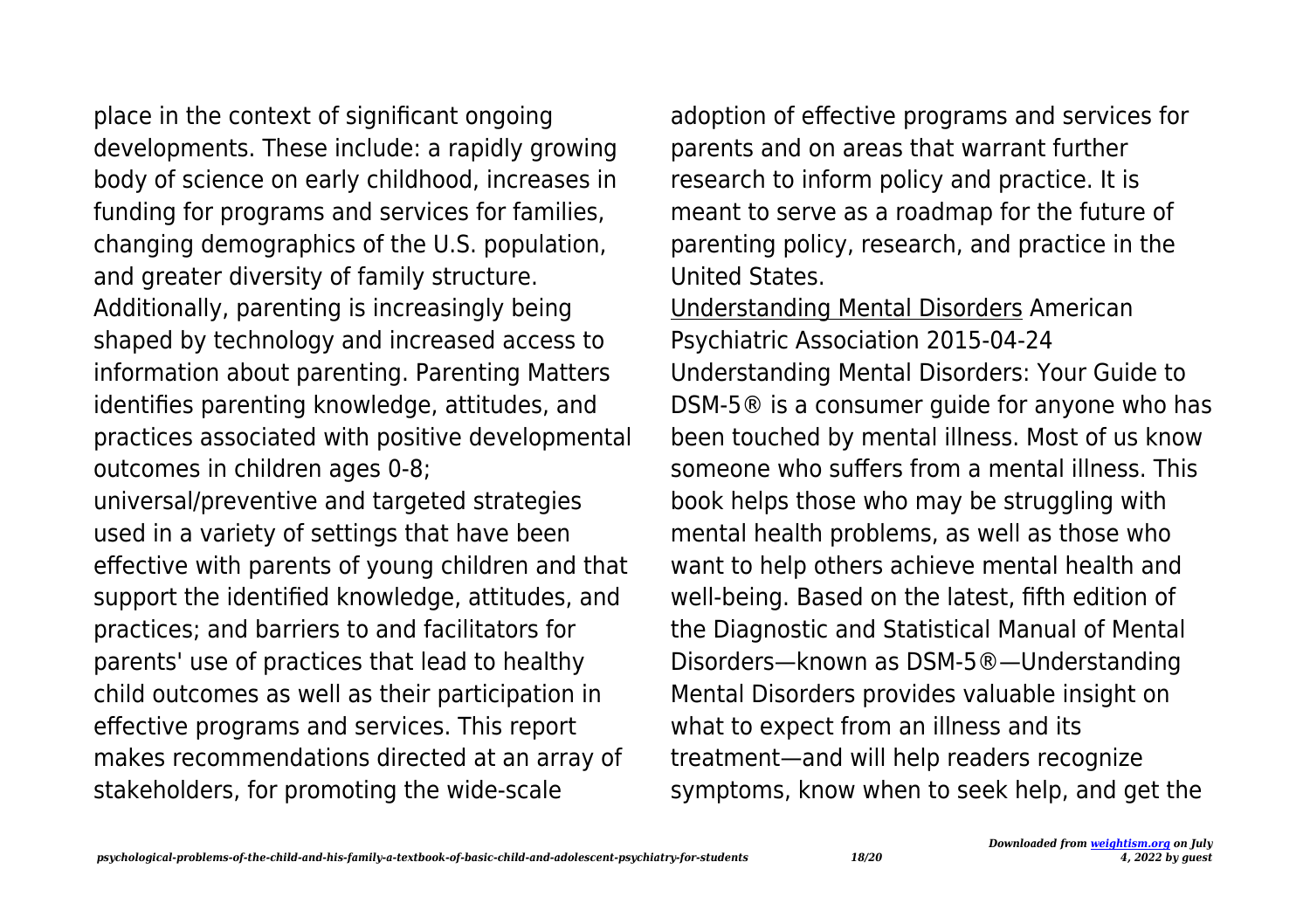right care. Featured disorders include depression, schizophrenia, ADHD, autism spectrum disorder, posttraumatic stress disorder, and bipolar disorder, among others.

Disease Control Priorities, Third Edition (Volume 4) Vikram Patel 2016-03-10 Mental, neurological, and substance use disorders are common, highly disabling, and associated with significant premature mortality. The impact of these disorders on the social and economic well-being of individuals, families, and societies is large, growing, and underestimated. Despite this burden, these disorders have been systematically neglected, particularly in low- and middle-income countries, with pitifully small contributions to scaling up cost-effective prevention and treatment strategies. Systematically compiling the substantial existing knowledge to address this inequity is the central goal of this volume. This evidence-base can help policy makers in resource-constrained settings as they prioritize programs and interventions to address these

disorders.

**Child and Adolescent Mental Health** Christine Hooper 2012-02-24 The book covers all the core aspects of child and adolescent mental health, starting with the background to emotional and behavioural problems and looking at models and tools for assessment and treatment before examining specific problems encountered in children, young people, and their families from different cultural backgrounds. Key features clear theoretical framework for each topic integrated disciplinary approach case studies information about other resources available to professionals and families, including new government initiatives New for the second edition updated and revised with the latest references and theories sections on the influence of genetics on behaviour, working with children with learning difficulties, evidence-based paediatric and psychological developments multiple choice questions for revision and testing new quickreference format This is an essential text for all